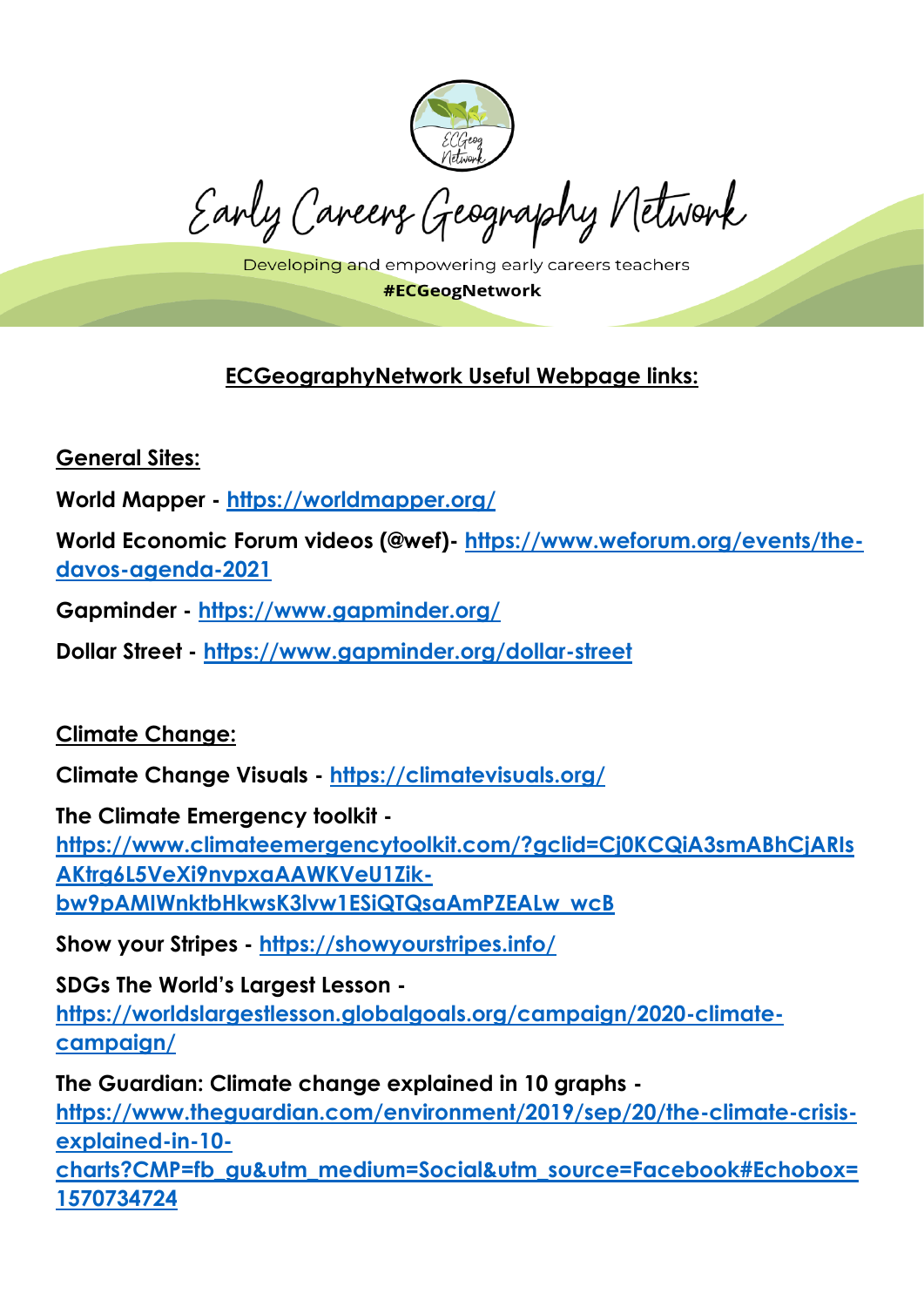**LitFilmFest Climate change activity pack - [https://litfilmfest.com/free](https://litfilmfest.com/free-climate-change-pack/)[climate-change-pack/](https://litfilmfest.com/free-climate-change-pack/)**

**IPCC Special Report on the Ocean and Cryosphere linked to climate change - <https://eciu.net/analysis/infographics/ipcc-srocc>**

**The Energy Saving Trust Schools Campaign and resources [https://energysavingtrust.org.uk/campaign/energy-saving-schools](https://energysavingtrust.org.uk/campaign/energy-saving-schools-challenge/?utm_source=twitter%20ad&utm_medium=social%20ad&utm_campaign=ad%201)[challenge/?utm\\_source=twitter%20ad&utm\\_medium=social%20ad&utm\\_ca](https://energysavingtrust.org.uk/campaign/energy-saving-schools-challenge/?utm_source=twitter%20ad&utm_medium=social%20ad&utm_campaign=ad%201) [mpaign=ad%201](https://energysavingtrust.org.uk/campaign/energy-saving-schools-challenge/?utm_source=twitter%20ad&utm_medium=social%20ad&utm_campaign=ad%201)**

### **Coasts:**

**The Oceans Game – [https://www.latimes.com/projects/la-me-climate](https://www.latimes.com/projects/la-me-climate-change-ocean-game/)[change-ocean-game/](https://www.latimes.com/projects/la-me-climate-change-ocean-game/)**

**3D geography - <https://www.3dgeography.co.uk/coastal-geography>**

**Coastal management - [https://www.geography-fieldwork.org/a](https://www.geography-fieldwork.org/a-level/coasts/coastal-management/#primary-nav)[level/coasts/coastal-management/#primary-nav](https://www.geography-fieldwork.org/a-level/coasts/coastal-management/#primary-nav)**

**Time for Geography video - [https://www.geography.org.uk/Time-for-](https://www.geography.org.uk/Time-for-Geography-Coasts)[Geography-Coasts](https://www.geography.org.uk/Time-for-Geography-Coasts)**

### **Development:**

**Danny Dorling Inequality and the 1% <http://www.dannydorling.org/books/onepercent/>**

**Healthy Food House Kenyan Water development [https://www.healthyfoodhouse.com/kenya-installs-the-first-solar-plant-that](https://www.healthyfoodhouse.com/kenya-installs-the-first-solar-plant-that-transforms-ocean-water-into-drinking-water-and-it-could-be-the-solution-to-the-global-lack-of-water/?fbclid=IwAR2VmuoMXHCovx3vTcTQ6ELhDJxN-kFI7JO-dAw82qfjM5GeXV49w_XR_aM)[transforms-ocean-water-into-drinking-water-and-it-could-be-the-solution](https://www.healthyfoodhouse.com/kenya-installs-the-first-solar-plant-that-transforms-ocean-water-into-drinking-water-and-it-could-be-the-solution-to-the-global-lack-of-water/?fbclid=IwAR2VmuoMXHCovx3vTcTQ6ELhDJxN-kFI7JO-dAw82qfjM5GeXV49w_XR_aM)[to-the-global-lack-of-water/?fbclid=IwAR2VmuoMXHCovx3vTcTQ6ELhDJxN](https://www.healthyfoodhouse.com/kenya-installs-the-first-solar-plant-that-transforms-ocean-water-into-drinking-water-and-it-could-be-the-solution-to-the-global-lack-of-water/?fbclid=IwAR2VmuoMXHCovx3vTcTQ6ELhDJxN-kFI7JO-dAw82qfjM5GeXV49w_XR_aM)[kFI7JO-dAw82qfjM5GeXV49w\\_XR\\_aM](https://www.healthyfoodhouse.com/kenya-installs-the-first-solar-plant-that-transforms-ocean-water-into-drinking-water-and-it-could-be-the-solution-to-the-global-lack-of-water/?fbclid=IwAR2VmuoMXHCovx3vTcTQ6ELhDJxN-kFI7JO-dAw82qfjM5GeXV49w_XR_aM)**

**Get up and goals Geo-History Textbook <https://www.getupandgoals.eu/resources/textbook>**

**Ecosystems:** 

**Earth Null School - <https://earth.nullschool.net/>**

**Palm Oil Story Map <https://storymaps.arcgis.com/stories/7e0f91754dcf4c8ab08000f3404a0818>**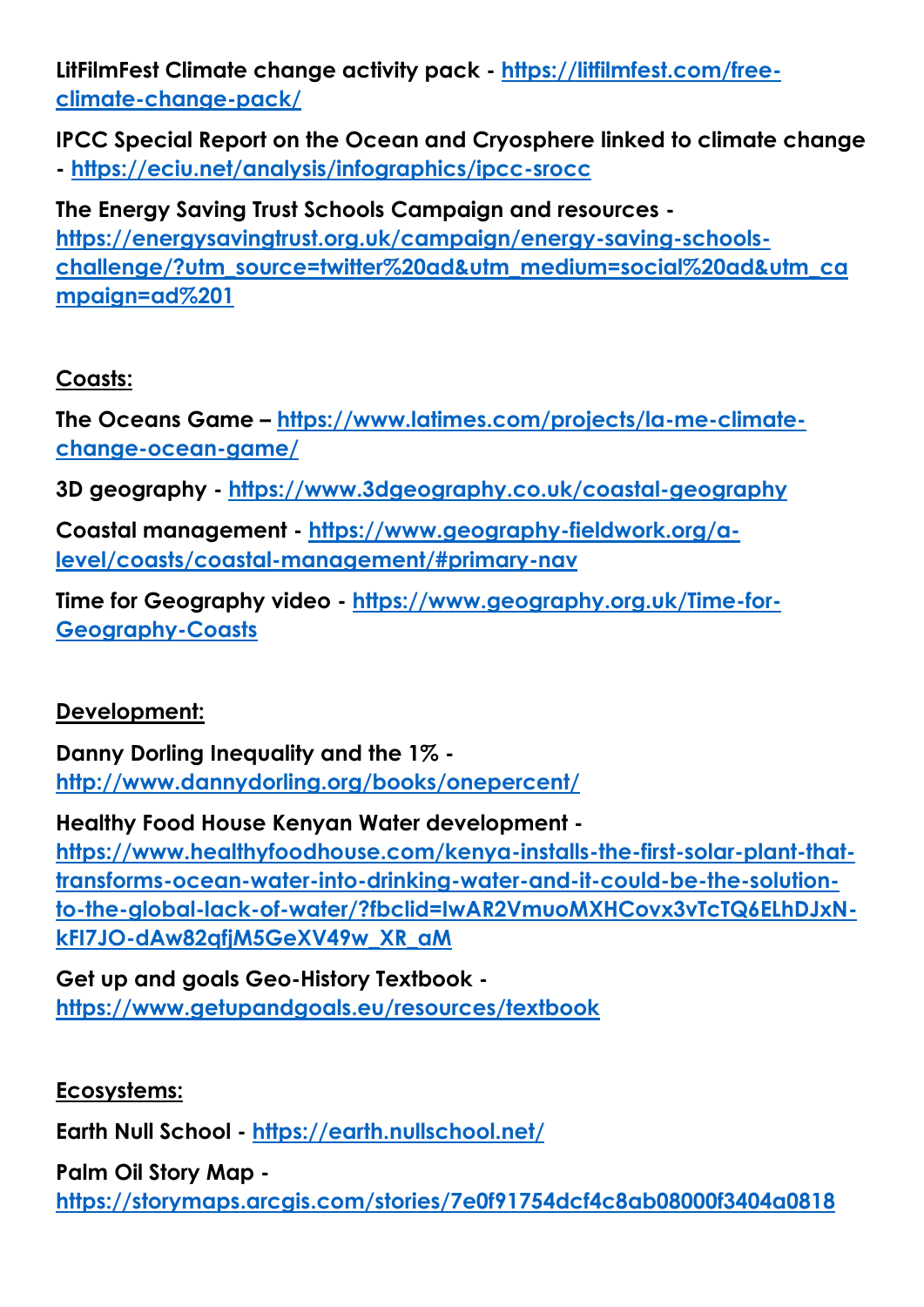**World Rainforest Day Live Stream - <https://www.pscp.tv/w/1RDxlrXrWODGL>**

**The Guardian: The 5 areas of deforestation [https://www.theguardian.com/environment/2019/nov/24/the-five-areas-of](https://www.theguardian.com/environment/2019/nov/24/the-five-areas-of-deforestation-amazon-ethiopia-siberia-papua-south-sudan?CMP=Share_iOSApp_Other)[deforestation-amazon-ethiopia-siberia-papua-south](https://www.theguardian.com/environment/2019/nov/24/the-five-areas-of-deforestation-amazon-ethiopia-siberia-papua-south-sudan?CMP=Share_iOSApp_Other)**[sudan?CMP=Share\\_iOSApp\\_Other](https://www.theguardian.com/environment/2019/nov/24/the-five-areas-of-deforestation-amazon-ethiopia-siberia-papua-south-sudan?CMP=Share_iOSApp_Other)

**World Mapper Terrestrial Ecosystem Productivity <https://worldmapper.org/maps/grid-grossprimaryproductivity-2001to2011/>**

**Plant Your Future: Rainforest in a box competition [https://www.plantyourfuture.org.uk/rainforestinabox/?fbclid=IwAR3KH2j2OWJ](https://www.plantyourfuture.org.uk/rainforestinabox/?fbclid=IwAR3KH2j2OWJNjFmwZdfyaSF9alzRT4GYffyHJrZz9GTkeJbrqbWvg4x9KUA) [NjFmwZdfyaSF9alzRT4GYffyHJrZz9GTkeJbrqbWvg4x9KUA](https://www.plantyourfuture.org.uk/rainforestinabox/?fbclid=IwAR3KH2j2OWJNjFmwZdfyaSF9alzRT4GYffyHJrZz9GTkeJbrqbWvg4x9KUA)**

**World Environment day resources 5th June <https://globaldimension.org.uk/events/world-environment-day/2020-06-05/>**

#### **Fieldwork:**

**Fieldwork ideas related to weather - [https://www.metlink.org/observations](https://www.metlink.org/observations-and-data/top-10-ideas-weather-fieldwork/)[and-data/top-10-ideas-weather-fieldwork/](https://www.metlink.org/observations-and-data/top-10-ideas-weather-fieldwork/)**

**UK Climate averages data [https://www.metoffice.gov.uk/research/climate/maps-and-data/uk](https://www.metoffice.gov.uk/research/climate/maps-and-data/uk-climate-averages/)[climate-averages/](https://www.metoffice.gov.uk/research/climate/maps-and-data/uk-climate-averages/)**

# **Glaciation:**

**Iceland's Glacier melt BBC article - [https://www.bbc.co.uk/news/science](https://www.bbc.co.uk/news/science-environment-50160039)[environment-50160039](https://www.bbc.co.uk/news/science-environment-50160039)**

**VR Glaciers and Glaciated landscapes <https://vrglaciers.wp.worc.ac.uk/wordpress/>**

**Glacial features cut out model - [https://geoetc.com/downloads/glacial](https://geoetc.com/downloads/glacial-features-model-package/?fbclid=IwAR2IYxDy2glw4Jux5i103Tew4ydtjyQUVFwDp9btSkuX-UXVb3Zldcq-WpU)[features-model](https://geoetc.com/downloads/glacial-features-model-package/?fbclid=IwAR2IYxDy2glw4Jux5i103Tew4ydtjyQUVFwDp9btSkuX-UXVb3Zldcq-WpU)[package/?fbclid=IwAR2IYxDy2glw4Jux5i103Tew4ydtjyQUVFwDp9btSkuX-](https://geoetc.com/downloads/glacial-features-model-package/?fbclid=IwAR2IYxDy2glw4Jux5i103Tew4ydtjyQUVFwDp9btSkuX-UXVb3Zldcq-WpU)[UXVb3Zldcq-WpU](https://geoetc.com/downloads/glacial-features-model-package/?fbclid=IwAR2IYxDy2glw4Jux5i103Tew4ydtjyQUVFwDp9btSkuX-UXVb3Zldcq-WpU)**

### **Globalisation:**

**Rio Olympics story map - [http://storymaps.esri.com/stories/2016/rio](http://storymaps.esri.com/stories/2016/rio-olympics/)[olympics/](http://storymaps.esri.com/stories/2016/rio-olympics/)**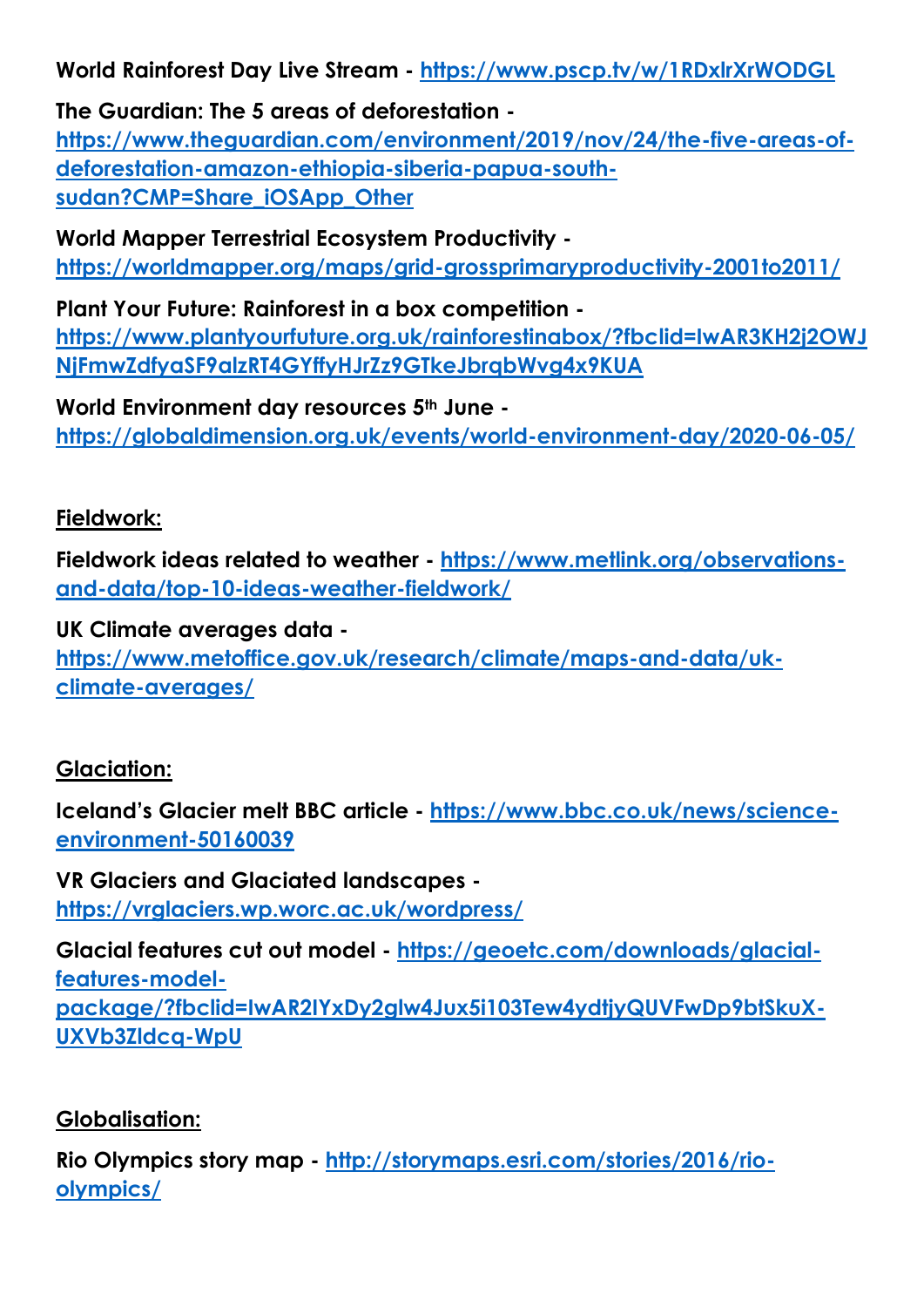# **The Chocolate Trade game -**

**[https://www.christianaid.org.uk/resources/chocolate-trade-game](https://www.christianaid.org.uk/resources/chocolate-trade-game-instructions)[instructions](https://www.christianaid.org.uk/resources/chocolate-trade-game-instructions)**

#### **Map Skills:**

# **A 3D latitude and longitude globe simulation -**

[https://www.arcgis.com/home/webscene/viewer.html?webscene=5977c3e](https://www.arcgis.com/home/webscene/viewer.html?webscene=5977c3ed64ad4c80b5fb740166fed566&viewpoint=cam:-8.86164476,8.25972659,25512548;0,0.1) [d64ad4c80b5fb740166fed566&viewpoint=cam:-](https://www.arcgis.com/home/webscene/viewer.html?webscene=5977c3ed64ad4c80b5fb740166fed566&viewpoint=cam:-8.86164476,8.25972659,25512548;0,0.1) [8.86164476,8.25972659,25512548;0,0.1](https://www.arcgis.com/home/webscene/viewer.html?webscene=5977c3ed64ad4c80b5fb740166fed566&viewpoint=cam:-8.86164476,8.25972659,25512548;0,0.1)

### **Place:**

**Google maps Projects for teaching case studies – See example here: <https://earthcasestudies.wordpress.com/>**

#### **Plastic Pollution:**

**Encounter Edu Ocean Plastics Resources -**

**[https://encounteredu.com/teacher-resources/ocean-plastics-geography](https://encounteredu.com/teacher-resources/ocean-plastics-geography-ages-11-14)[ages-11-14](https://encounteredu.com/teacher-resources/ocean-plastics-geography-ages-11-14)**

**Fossil Fuels and Plastic link - [https://theconversation.com/fossil-fuel-industry](https://theconversation.com/fossil-fuel-industry-sees-the-future-in-hard-to-recycle-plastic-123631)[sees-the-future-in-hard-to-recycle-plastic-123631](https://theconversation.com/fossil-fuel-industry-sees-the-future-in-hard-to-recycle-plastic-123631)**

**Life Below Water resources from the British Council's connecting classrooms initiative - [https://connecting](https://connecting-classrooms.britishcouncil.org/resources/global-learning-resources/life-below-water)[classrooms.britishcouncil.org/resources/global-learning-resources/life](https://connecting-classrooms.britishcouncil.org/resources/global-learning-resources/life-below-water)[below-water](https://connecting-classrooms.britishcouncil.org/resources/global-learning-resources/life-below-water)**

### **Population:**

**World Population website - <https://www.worldpop.org/>**

**The Population Clock (Worldometer) - [https://www.worldometers.info/world](https://www.worldometers.info/world-population/)[population/](https://www.worldometers.info/world-population/)**

**World of 7 Billion teaching resources <https://www.worldof7billion.org/teacher-resources/>**

**Danny Dorling Population 10 Billion <http://www.dannydorling.org/books/10billion/>**

**World Bank population data <https://data.worldbank.org/indicator/SP.POP.TOTL>**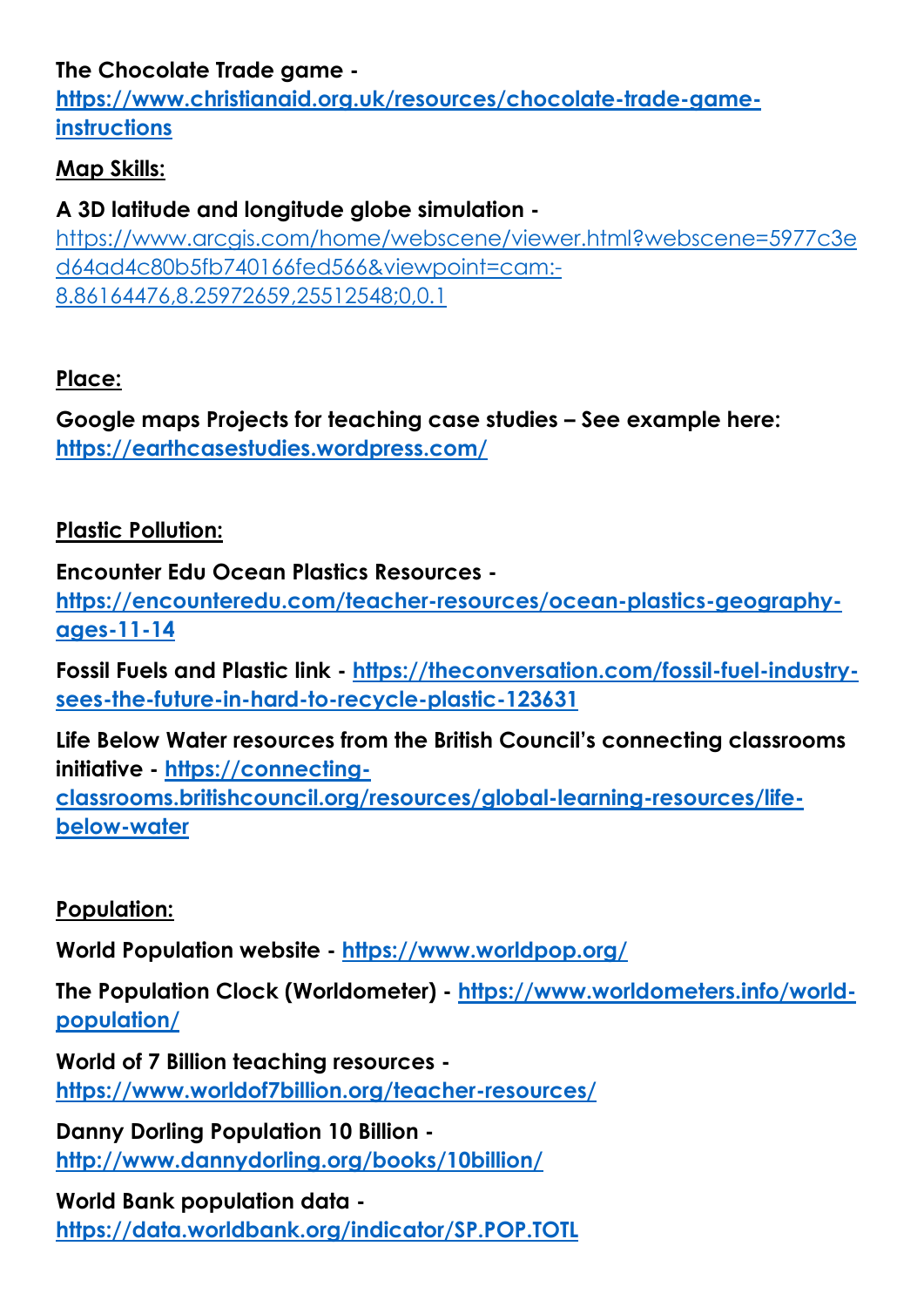### **World Population History <https://worldpopulationhistory.org/map/1/mercator/1/0/25/>**

**If the world were 100 people YouTube clip <https://www.youtube.com/watch/A3nllBT9ACg>**

# **Resource Management:**

**Water balance App - <https://livingatlas.arcgis.com/waterbalance/>**

#### **Rivers:**

**Time for Geography videos [https://timeforgeography.co.uk/videos\\_list/rivers/](https://timeforgeography.co.uk/videos_list/rivers/)**

# **Tectonics:**

**UK Flooding - <https://www.internetgeography.net/geography-in-the-news/>**

**Live Iceland Earthquake map - [https://en.vedur.is/earthquakes-and](https://en.vedur.is/earthquakes-and-volcanism/earthquakes/)[volcanism/earthquakes/](https://en.vedur.is/earthquakes-and-volcanism/earthquakes/)**

**The geological society teaching resources <https://www.geolsoc.org.uk/Plate-Tectonics>**

# **Tourism:**

### **World Economic Forum: Chernobyl today -**

**[https://www.weforum.org/agenda/2019/05/what-s-going-on-in-chernobyl](https://www.weforum.org/agenda/2019/05/what-s-going-on-in-chernobyl-today)[today](https://www.weforum.org/agenda/2019/05/what-s-going-on-in-chernobyl-today)**

**Visual Capitalist Resources - [https://www.visualcapitalist.com/countries](https://www.visualcapitalist.com/countries-reliant-tourism/)[reliant-tourism/](https://www.visualcapitalist.com/countries-reliant-tourism/)**

**Over tourism and cruise ships -**

**[https://www.theguardian.com/business/2019/sep/16/a-rising-tide](https://www.theguardian.com/business/2019/sep/16/a-rising-tide-overtourism-and-the-curse-of-the-cruise-ships?CMP=Share_iOSApp_Other)[overtourism-and-the-curse-of-the-cruise-ships?CMP=Share\\_iOSApp\\_Other](https://www.theguardian.com/business/2019/sep/16/a-rising-tide-overtourism-and-the-curse-of-the-cruise-ships?CMP=Share_iOSApp_Other)**

# **Urban World:**

**Rio Olympics story map - [http://storymaps.esri.com/stories/2016/rio](http://storymaps.esri.com/stories/2016/rio-olympics/)[olympics/](http://storymaps.esri.com/stories/2016/rio-olympics/)**